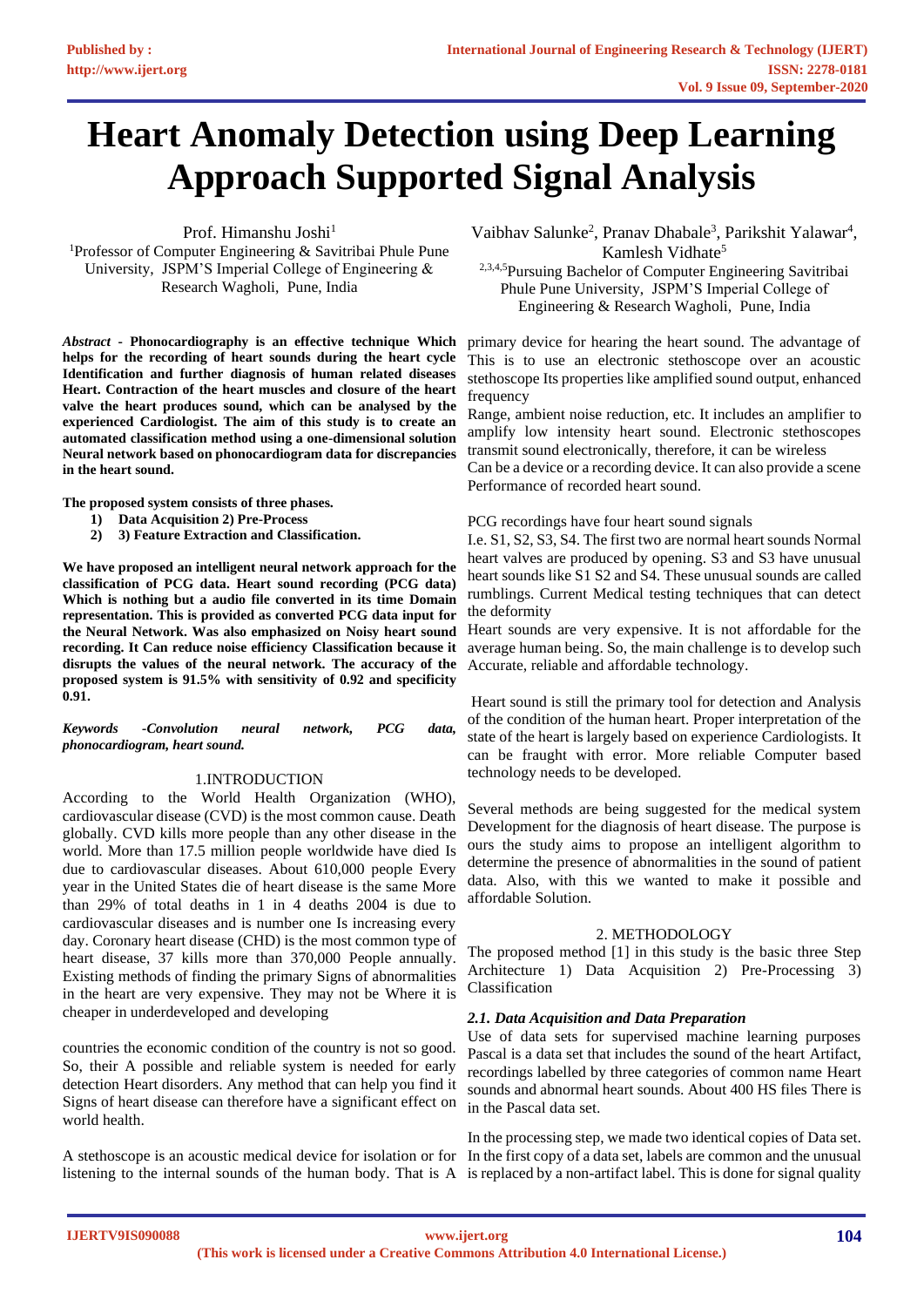assessment. Analogs are converted after HS In the domain CNN can be useful for classification and can be used Classified introduction of his time [2]. The advantage of Converting as good or bad quality [5]. So, here are the advantages Neural analogue data to a time domain is Analogs the data is converted into a statistical equivalent representation which A machine is an understandable structure and it is also easy for the purpose of analysis. There can be various mathematical functions Analysis is given to the Convolution neural network Which classifies which applies to statistics and. Can be used for So time domain introduction is very important.

The input size of CNN is already fixed. So, the recordings Some have to be converted to a certain length before training [3]. We converted the signal into fixed size data of 8-11 seconds.

If it is longer than the specified time, we cut the data in fixed size. If it is short, we extend it by repeating the original signal to make it to the original length. Down sampling is applied to omit ineffective data. Down sampling improves normalization on data sets. Is there Some really low frequency noise recorded electronically Stethoscope, especially the rumble that passes through one Low pass filter that allows low frequency sound to pass through and Finally reject the sound from the data. So, this is the first A step towards filtering out noisy data.

# *2.2. Signal pre-processing:*

The signal is pre-processed for quality assessment Heart sound files. The artwork contains sound files sound with data that is weak with quality. The H.S. The signs are not suitable for classification.

# *2.3. Feature Extraction and Classification*

the signal quality assessment crock [1] ensures and mese fires in instead.<br>be deleted. Now the data set is only with good quality audio duo files Which is potentially fit for classification.



Fig -1: Proposed block diagram

networks are exploited for signal quality assessment Classify heart sound files into good quality files Free from noise and poor-quality files that contain artifacts. The heart sound data set data into two categories called artifacts and non-artifact. The main reason for doing this is to prevent Values of neurons due to distortion. While training Neural network, values of neurons in each age CNN comes closer and closer to the real value and therefore functionality of the features presented on the neural network Grows slowly. So, if we delete the recordings in them Artifacts, we can increase the efficiency of classification Neural networks are therefore also known as CNN-1, good or bad Classifying a quality signal can also be seen as a first step Towards increasing the accuracy of the system. Greater Accuracy of CNN-1 to better filter poor quality signal There will be a demonstration of CNN-2 for general and classification There will be an unusual heart sound and therefore better performance of the system.

The Convolution neural network is mainly composed of two Parts, feature extraction and classification. Section of Feature extraction is responsible for automating effective features from PCG signals. Classification Part of it uses the feature of reacted. In short, these two the departments carry out the main work of this paper in a cooperative manner.

The signal quality assessment block [4] ensures that these files should Presentation and understanding We have selected for 2 neurons For binary classification, the last layer has 2 neurons Shown. It can also be done using 1 neuron, but only for the better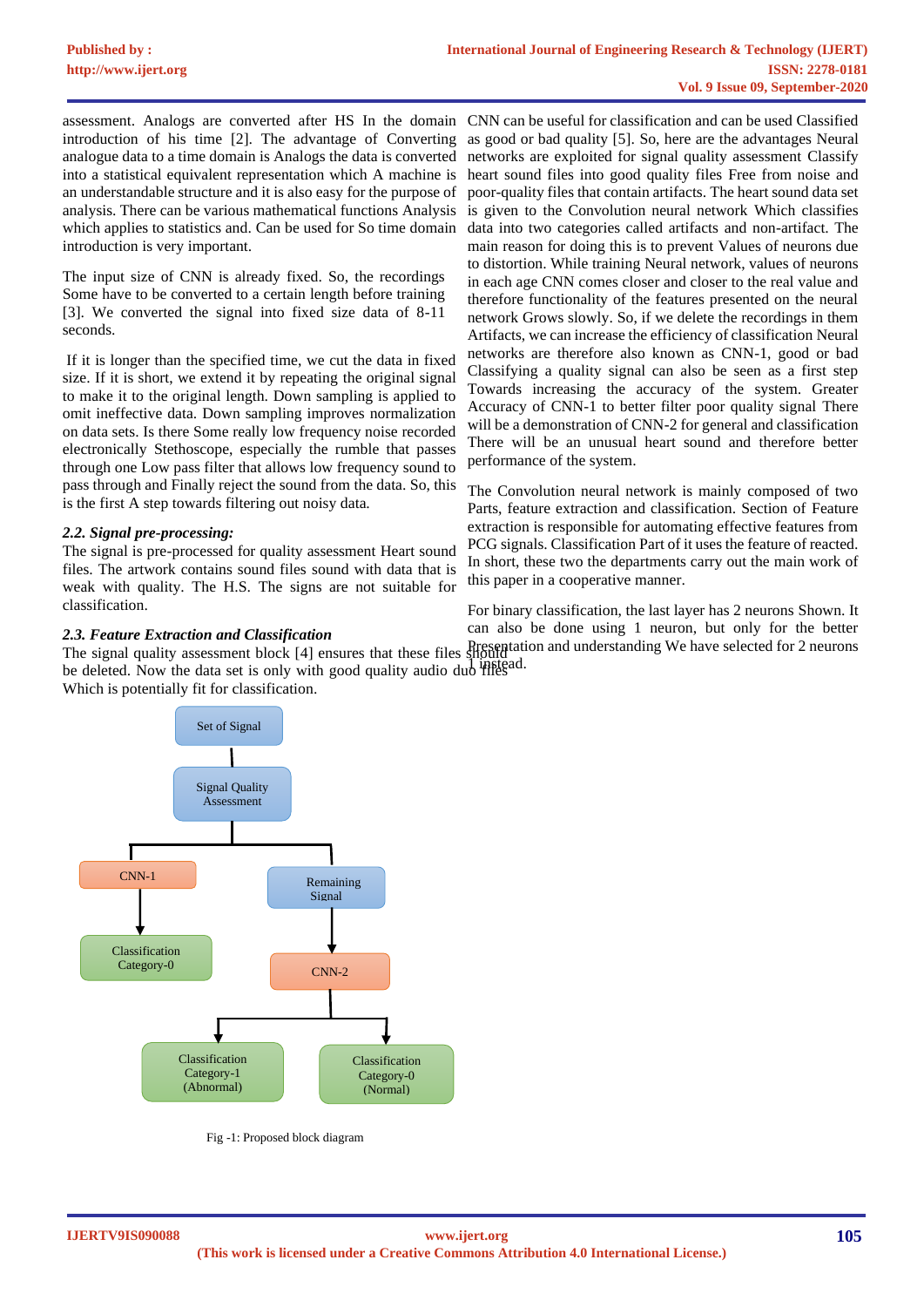

Fig -2: Proposed processing methodology

Left: PCG data (.wav file) is converted to binary data Fixed length using time domain representation which is next Bored of the CNN model. Right: CNN Architecture includes a lot Convulsion and maximum pooling levels, batch normalization levels Fully connected or followed by dense layers.

## *2.4. Dropout layer [6]: -*

The term "dropout" means leaving units (both hidden)And visible) in the neural network. That's the decent thing to do, and it should end therePerformance of the average model with a neural network. Model the average is a natural response to the uncertainty of the model. This The dropout level allows regularization by random setting Zero some neurons in the previous layers during training

1) Max Pooling [6]: -: Max Pooling is intended Input presentation for down-sample. It helps reduce Eliminates dimensionality and convenience extraction. It reduces Computing cost by reducing the number of parameters To learn.

Batch normalization allows each level of the nerve A network for learning a little more independently Another level. It reduces over-fitting and increases stability Neural network.

2) Batch normalization: -: Batch normalization allows everyone The level of the neural network for learning a little more independently than the second level. It reduces and increases over-fitting Stability of the nerve network.

| Layer (type)                                | <b>Output Shape</b> |                    | Param #  |
|---------------------------------------------|---------------------|--------------------|----------|
| convid 7 (ConviD)                           |                     | (None, $1543, 4$ ) | 48       |
| max poolingid 5 (MaxPoolingi (None, 386, 4) |                     |                    | Θ        |
| batch normalization 7 (Batch (None, 386, 4) |                     |                    | 16       |
| conv1d 8 (Conv1D)                           |                     | (None, 378, 4)     | 148      |
| max_pooling1d_6 (MaxPooling1 (None, 95, 4)  |                     |                    | Θ        |
| batch_normalization_8 (Batch (None, 95, 4)  |                     |                    | 16       |
| conv1d 9 (Conv1D)                           |                     | (None, 87, 8)      | 296      |
| max pooling1d 7 (MaxPooling1 (None, 22, 8)  |                     |                    | Θ        |
| batch normalization 9 (Batch (None, 22, 8)  |                     |                    | 32       |
| convid 10 (ConviD)                          |                     | (None, 14, 16)     | 1168     |
| max pooling1d 8 (MaxPooling1 (None, 4, 16)  |                     |                    | $\theta$ |
| batch_normalization_10 (Batc (None, 4, 16)  |                     |                    | 64       |
| dropout 4 (Dropout)                         |                     | (None, 4, 16)      | Θ        |
| convid 11 (ConviD)                          |                     | (None, 1, 64)      | 4160     |
| batch_normalization_11 (Batc (None, 1, 64)  |                     |                    | 256      |
| dropout 5 (Dropout)                         |                     | (None, 1, 64)      | $\theta$ |
| convid 12 (ConviD)                          |                     | (None, 1, 32)      | 2080     |
| batch normalization 12 (Batc (None, 1, 32)  |                     |                    | 128      |
| dropout 6 (Dropout)                         |                     | (None, 1, 32)      | e        |
| qlobal average pooling1d 2 ( (None, 32)     |                     |                    | $\theta$ |
| dense 2 (Dense)                             | (None, 2)           |                    | 66       |

Fig 3: Parameters of neural network

## 3. RESULTS:

The following purpose in the implementation of the neural network Abnormal heart sound is 91.5%. The accuracy of a good or bad General and absolute accuracy of the classification system quality classifier or CNN-1 that is responsible for the signal. The quality assessment is 86.7%.

#### **Result**

Filename:: murmur 201101051104.way